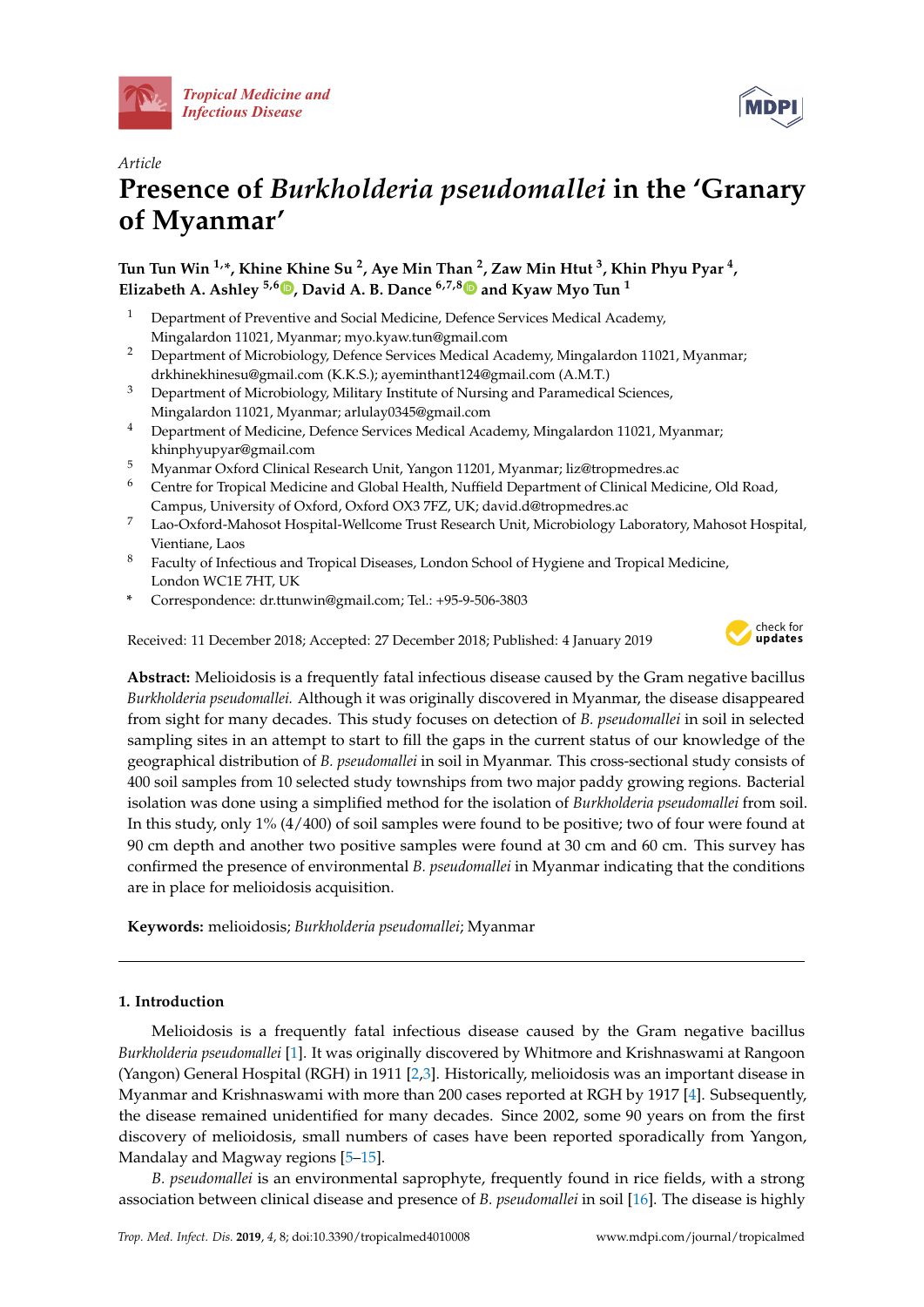endemic in North East Thailand and Northern Australia regions [\[17](#page-8-2)[–19\]](#page-8-3), but has been reported with increasing frequency from other South East Asian countries (e.g., Cambodia, Lao PDR, Malaysia, Singapore and Vietnam) where infection is usually thought to have been acquired from soil [\[18](#page-8-4)[,20–](#page-8-5)[23\]](#page-8-6). The global burden of melioidosis is believed to be greatly underestimated, and evidence for the presence of *B. pseudomallei* in the environment is incomplete: Myanmar has to date only been categorized as "probably" endemic for melioidosis as a result of a dearth of reports of environmental isolation of

*B. pseudomallei* [\[16\]](#page-8-1).

In Myanmar, 70% of the population reside in rural areas and rice cultivation is the main occupation of rural dwellers. Moreover, both agricultural and non-agricultural workers in rural areas have regular contact with soil and surface water without protective footwear [\[24\]](#page-8-7). However, despite the high risk of *B. pseudomallei* infection amongst farmers elsewhere [\[25–](#page-8-8)[27\]](#page-8-9), to date there has been no report of melioidosis in farmers in Myanmar. However, 78% of Myanmar migrant workers to Thailand were seropositive by the Indirect Hemagglutination Assay (IHA), suggesting that exposure to *B. pseudomallei* was common in Myanmar [\[28\]](#page-8-10). It was also recently reported that 3.2% of febrile patients from the delta region of Myanmar had *B. pseudomallei*-specific antibodies suggestive of active infection [\[29\]](#page-8-11). Furthermore, the Ministry of Health and Sports reported that the prevalence of diabetes mellitus, a strong risk factor for melioidosis, was 10.5% in Myanmar in 2014 according to the "STEP survey" [\[30\]](#page-8-12), and the increasing prevalence of diabetes is likely to increase the risk of people in Myanmar contracting *B. pseudomallei* infection. In summary, whilst it appears that melioidosis is still likely to be endemic in Myanmar, the true epidemiology is still unknown.

In order to define geographical areas of melioidosis risk, environmental sampling to detect the presence of *B. pseudomallei* is a fundamental step [\[31\]](#page-8-13). Preliminary results of a soil survey in Myanmar conducted by Win et al. in 2017–2018 suggested that *B. pseudomallei* was present in Yangon, Kayin and Mon regions [\[11\]](#page-7-5). In an earlier unpublished environmental study in 2016, *B. pseudomallei* was found in 42% of soil samples in agricultural farms of Thanlyin and Hmawbi townships in Yangon Region [\[10\]](#page-7-6). In another unpublished environmental study from five urban townships of Yangon Region, 4 of 125 soil samples were culture positive for *B. pseudomallei* [\[32\]](#page-8-14). This study aimed to detect the presence of environmental *B. pseudomallei* in selected sampling sites in an attempt to start to fill the gaps in our knowledge of the geographical distribution of *B. pseudomallei* in soil in Myanmar.

#### *Description of Study Area*

The Ayeyawaddy and Bago regions are the two main regions for paddy growing among the fourteen regions of Myanmar and were therefore selected for this study. Ayeyawaddy Region, with an area of 35,031.9 square kilometers, has a population of 6.1 million and accounts for 12.0% of the country's population and is organized into 33 townships. Bago Region, with an area of 39,404.4 square kilometers, has a population of 4.9 million and accounts for 9.5% of the country's population. It is organized into 28 townships. The rural population is 86% in Ayeyawaddy Region and 78% in Bago Region respectively. Agriculture is the major economic activity of both regions: Ayeyawaddy is the top paddy producer in the country and Bago is the second, with the result that together they are commonly known as "the granary of Myanmar" [\[28\]](#page-8-10). The average temperatures in the dry season are 32.8 ◦C and 33.6  $\degree$ C in Ayeyawaddy and Bago, respectively. In 2017, the average rainfall was 2681 mm per year countrywide [\[33\]](#page-9-0).

#### **2. Materials and Methods**

Soil collection was undertaken in both rice fields and land that was classified as 'disused' for agriculture purposes (defined as land which had not been used for growing paddy or other crops for a minimum of 10 years). Soil sampling was performed between November 2017 and February 2018 (the dry season). A total of 400 soil samples were taken from 10 selected study townships. A convenience sampling approach was used at select sites to be sampled due to considerations of the sample transportation period, such that all laboratory procedures could be started on the day of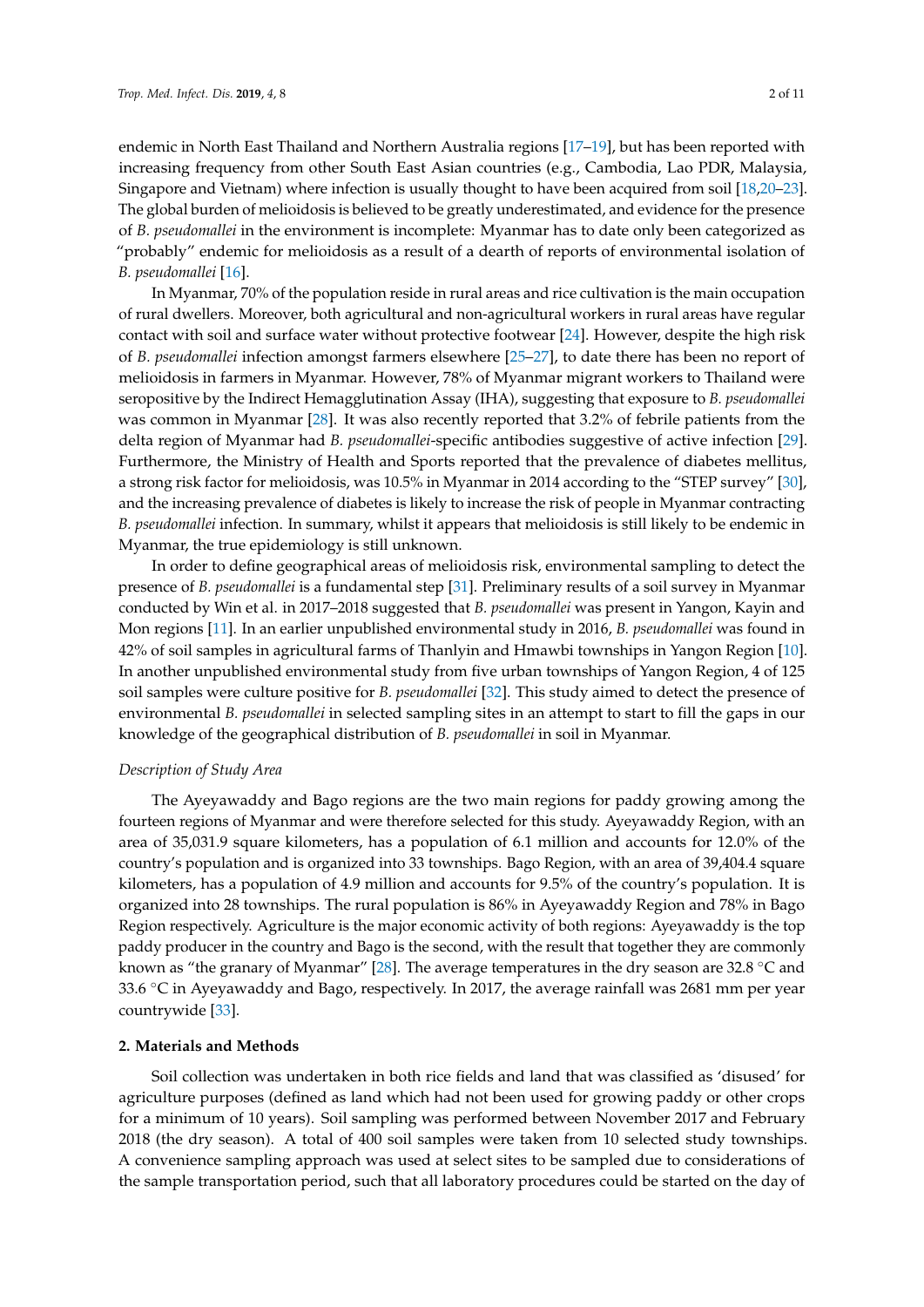sample collection. To maximize the clinical relevance of the findings, site selection targeted areas where human exposure was most likely to occur i.e., residential areas or rice fields. Five study townships were selected from each region based on local maps and then four study sites were chosen from each township by consultation with inhabitants regarding cultivation and use of fertilizer in fields. Fields that were intensively fertilized were avoided because it can interfere with the presence of *B. pseudomallei* in soil [\[19,](#page-8-3)[22\]](#page-8-15). GPS coordinates of sampling sites were recorded in decimal degrees by a DNR Garmin GPS device to an accuracy of within 20 feet. Waypoints were transferred into ArcGIS 10.4.1 software and mapping was created by ArcMap.

## *Soil Sampling, Culture and Bacterial Identification*

The laboratory procedures of consensus guidelines for environmental sampling for *B. pseudomallei* recommended by the Detection of Environmental *Burkholderia pseudomallei* Working Party (DEBWorP) was used in this study but numbers of soil samples per field were adapted as follows [\[16\]](#page-8-1). At each study site, nine holes were dug by a mechanical auger to different depths; three at 30cm, three at 60cm and three at 90cm depths because of the evidence that *B. pseudomallei* may be found at different soil depths depending on the season. Samples were collected at the center of each sampling point with a collecting cup and put into a pre-labelled zip lock plastic bag. These holes were 5 m apart, using a fixed interval sampling grid. Site location and elevation were recorded. Two samples (each weighing 10 g) were taken from each hole. Thus, a total of 18 samples were taken from 9 holes at each study site. Sampling instruments were cleaned between each use by rinsing with domestic water to remove visible debris, cleaned with 70% alcohol and dried with air before next use. The sampled soil was kept at ambient temperature (24–32  $\degree$ C) and away from direct sunlight as it was transported to the laboratory for same day processing. Two methods were used for detection of *B. pseudomallei:* (i). Each sample was cultured individually. (ii). Samples from nine holes were pooled together in one plastic bag and the pooled sample was cultured. Ten grams of individual soil samples were put into a screw-capped tube together with 10 mL of TBSS-C50 broth [\[16\]](#page-8-1) and mixed with a vortex mixer for 30 s. The pooled 90 g soil samples were mixed with 90 mL of TBSS-C50 broth and vortexed as above. Broths were incubated at 40  $\degree$ C for 48 h after which one 10 µL loopful of supernatant was inoculated onto an Ashdown agar plate and streaked to achieve single colonies. Plates were incubated at 40 ◦C for 7 days and examined every 24 h. Colonies suspected to be *B. pseudomallei* (initially pinpoint, clear and pale pink, changing to become pinkish-purple, flat, and slightly dry or with a metallic sheen) were further characterized by oxidase test and antimicrobial sensitivity tests for gentamicin, colistin and co-amoxiclav. Presumptive identification of colonies with a positive oxidase test and characteristic antibiogram (resistance to gentamicin and colistin with susceptibility to co-amoxiclav) were confirmed as *B. pseudomallei* by a highly specific latex agglutination test. Both latex positive and negative colonies with the appearance of *B. pseudomallei* were identified by API 20NE as *Burkholderia thailandensis* if positive for arabinose assimilation [\[34–](#page-9-1)[36\]](#page-9-2). The study protocol was approved by the ethical review committee of Defence Services Medical Academy (Letter No. 25/Ethics 2017 issued on 15 October 2017).

#### **3. Results**

A total of 400 soil samples were taken from 10 selected study townships, and 4/400 (1%) soil samples were culture positive for *B. pseudomallei.* All these samples were collected in the dry season and from three different depths (30 cm, 60 cm, 90 cm). Minimum elevation (4 feet) in the Pathein township to maximum elevation (164 feet) in the Phyu township was noted. A total of 20/40 (50%) sampling sites were rice fields and the other 50% were disused land (residential areas, pastureland and a playground next to a school). The most common soil types were clay soil and silty soil (18/40 (45%) and 12/40 (30%), respectively). Eight of 40 (20%) were loamy soil type and 2 out of 40 (5%) were sandy soil type. In the Pathein township (Ayeyawaddy), two soil isolates were detected in silty soil in a residential area (elevation 51 feet). In Eainme Township (Ayeyawaddy), one soil isolate was identified in pastureland with silty soil (elevation 48 feet). The fourth positive soil sample was from a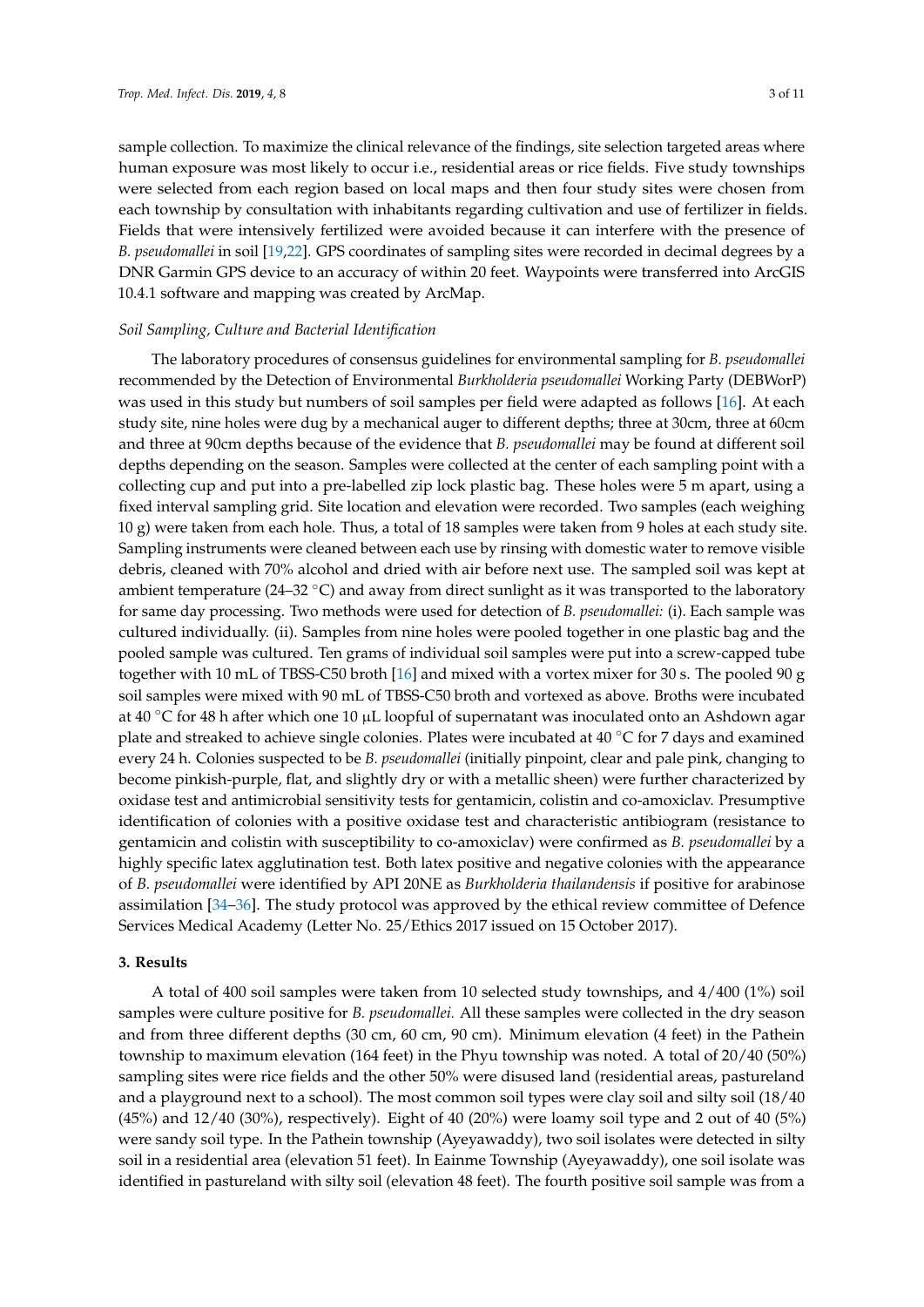paddy field in the Bago township in Bago Region (Table [1\)](#page-4-0). In addition, *B. thailandensis* was isolated from 17 out of 400 samples (4.25%) including silty, clay and loamy soil. Detailed information on soil sampling sites provided as supplementary data.

| Township<br>(Site No.) | Sample<br>(n) | <b>Site</b><br>Location  | Elevation<br>(Feet) | <b>Land Use</b>              | Soil<br>Texture | No. of<br>Positive B.p<br>Samples | No. of<br>Positive B.th<br><b>Samples</b> |
|------------------------|---------------|--------------------------|---------------------|------------------------------|-----------------|-----------------------------------|-------------------------------------------|
| Pathein<br>(1)         | 10            | N 16.02851<br>E 95.67233 | 51                  | Residential<br>area          | Silty           | $\overline{2}$                    | $\boldsymbol{0}$                          |
| (2)                    | 10            | N 16.83364<br>E 94.64797 | 77                  | Playground<br>next to school | Sandy           | $\boldsymbol{0}$                  | $\boldsymbol{0}$                          |
| (3)                    | 10            | N 16.83090<br>E 94.73723 | 4                   | Rice Field                   | Loam            | $\boldsymbol{0}$                  | $\sqrt{2}$                                |
| (4)                    | 10            | N 16.82640<br>E 94.79514 | 51                  | Rice Field                   | Loam            | $\mathbf{0}$                      | 3                                         |
| Eainme<br>(5)          | 10            | N 16.91685<br>E 95.19268 | 32                  | Pastureland                  | Loam            | $\mathbf{0}$                      | $\boldsymbol{0}$                          |
| (6)                    | 10            | N 16.95689<br>E 95.17681 | 97                  | Rice Field                   | Clay            | $\boldsymbol{0}$                  | $\boldsymbol{0}$                          |
| (7)                    | 10            | N 16.89923<br>E 95.17532 | 48                  | Pastureland                  | Silty           | $\mathbf{1}$                      | $\boldsymbol{0}$                          |
| (8)                    | 10            | N 16.87407<br>E 95.19691 | 12                  | Pastureland                  | Silty           | $\boldsymbol{0}$                  | $\boldsymbol{0}$                          |
| Nyaung-don<br>(9)      | 10            | N 16.94337<br>E 95.79916 | 31                  | Residential<br>area          | Loam            | $\boldsymbol{0}$                  | $\boldsymbol{0}$                          |
| (10)                   | 10            | N 16.98861<br>E 95.72256 | 21                  | Pastureland                  | Silty           | $\boldsymbol{0}$                  | $\boldsymbol{0}$                          |
| (11)                   | 10            | N 16.99021<br>E 95.71066 | 36                  | Rice Field                   | Clay            | $\boldsymbol{0}$                  | $\mathbf{1}$                              |
| (12)                   | 10            | N 17.02851<br>E 95.67233 | 16                  | Rice Field                   | Clay            | $\boldsymbol{0}$                  | $\boldsymbol{0}$                          |
| Kyaiklat<br>(13)       | 10            | N 16.59514<br>E 95.69595 | 16                  | Rice Field                   | Loam            | $\boldsymbol{0}$                  | $\boldsymbol{0}$                          |
| (14)                   | 10            | N 16.58426<br>E 95.70167 | 26                  | Rice Field                   | Clay            | $\boldsymbol{0}$                  | $\boldsymbol{0}$                          |
| (15)                   | 10            | N 16.55549<br>E 95.70099 | 15                  | Residential<br>area          | Clay            | $\boldsymbol{0}$                  | $\boldsymbol{0}$                          |
| (16)                   | 10            | N 16.46198<br>E 95.70800 | 21                  | Residential<br>area          | Clay            | $\boldsymbol{0}$                  | $\boldsymbol{0}$                          |
| Zalun<br>(17)          | 10            | N 17.38901<br>E 95.56879 | 29                  | Rice Field                   | Loam            | $\boldsymbol{0}$                  | $\boldsymbol{0}$                          |
| (18)                   | $10\,$        | N 17.41841<br>E 95.57671 | 49                  | Rice Field                   | Silty           | $\mathbf{0}$                      | $\mathbf{1}$                              |
| (19)                   | $10\,$        | N 17.40408<br>E 95.47816 | 88                  | Playground<br>next to school | Silty           | $\boldsymbol{0}$                  | $\ensuremath{\mathsf{3}}$                 |
| (20)                   | 10            | N 17.49949<br>E 95.52522 | 19                  | Residential<br>area          | Silty           | $\boldsymbol{0}$                  | $\boldsymbol{0}$                          |
| Daik-U<br>(21)         | 10            | N 17.77481<br>E 96.69761 | 62                  | Rice Field                   | Loam            | $\mathbf{0}$                      | $\boldsymbol{0}$                          |
| (22)                   | 10            | N 17.76138<br>E 96.71742 | 49                  | Rice Field                   | Clay            | $\boldsymbol{0}$                  | $1\,$                                     |
| (23)                   | 10            | N 17.83690<br>E 96.61082 | 66                  | Pastureland                  | Clay            | $\boldsymbol{0}$                  | $\boldsymbol{0}$                          |
| (24)                   | 10            | N 17.90338<br>E 96.54168 | 103                 | Playground<br>next to school | Clay            | $\boldsymbol{0}$                  | $\boldsymbol{0}$                          |

**Table 1.** Details of 40 sampling sites in Ayeyawaddy and Bago regions.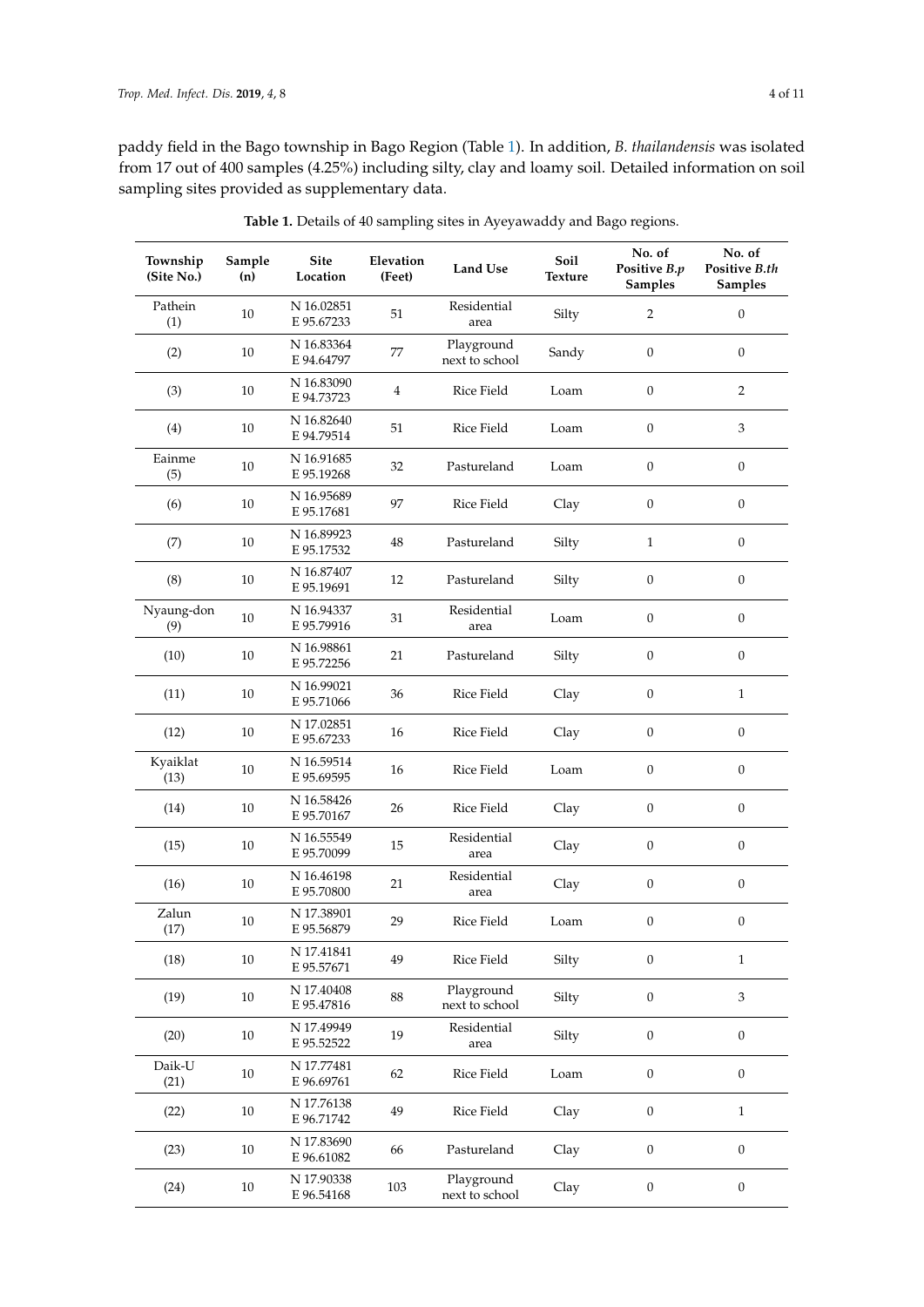<span id="page-4-0"></span>

| Township<br>(Site No.) | Sample<br>(n) | <b>Site</b><br>Location  | Elevation<br>(Feet) | Land Use                     | Soil<br><b>Texture</b> | No. of<br>Positive B.p<br><b>Samples</b> | No. of<br>Positive B.th<br>Samples |
|------------------------|---------------|--------------------------|---------------------|------------------------------|------------------------|------------------------------------------|------------------------------------|
| Bago<br>(25)           | 10            | N 17.55262<br>E 96.53234 | 57                  | Playground<br>next to school | Silty                  | $\overline{0}$                           | $\boldsymbol{0}$                   |
| (26)                   | 10            | N 17.54622<br>E 96.54114 | 63                  | Rice Field                   | Clay                   | $\mathbf{1}$                             | 5                                  |
| (27)                   | 10            | N 17.18251<br>E 96.33514 | 21                  | <b>Rice Field</b>            | Clay                   | $\overline{0}$                           | $\boldsymbol{0}$                   |
| (28)                   | 10            | N 17.17599<br>E 96.34814 | 27                  | Residential<br>area          | Clay                   | $\mathbf{0}$                             | $\mathbf{0}$                       |
| Phyu<br>(29)           | $10\,$        | N 18,31143<br>E 96.50533 | 118                 | Pastureland                  | Clay                   | $\mathbf{0}$                             | $\boldsymbol{0}$                   |
| (30)                   | 10            | N 18.35832<br>E 96.48242 | 123                 | Rice Field                   | Clay                   | $\mathbf{0}$                             | $\boldsymbol{0}$                   |
| (31)                   | 10            | N 18.45323<br>E 96.43761 | 164                 | Rice Field                   | Clay                   | $\mathbf{0}$                             | $\overline{0}$                     |
| (32)                   | 10            | N 18.51181<br>E 96.43520 | 155                 | Rice Field                   | Clay                   | $\mathbf{0}$                             | $\boldsymbol{0}$                   |
| Letpandan<br>(33)      | 10            | N 17.79526<br>E 95.84736 | 100                 | Rice Field                   | Silty                  | $\boldsymbol{0}$                         | $\boldsymbol{0}$                   |
| (34)                   | 10            | N 17.79198<br>E 95.80048 | 88                  | Residential<br>area          | Silty                  | $\mathbf{0}$                             | $\mathbf{1}$                       |
| (35)                   | 10            | N 17.76587<br>E 95.78111 | 110                 | <b>Rice Field</b>            | Silty                  | $\boldsymbol{0}$                         | $\boldsymbol{0}$                   |
| (36)                   | 10            | N 17.79686<br>E 95.73823 | 68                  | Rice Field                   | Clay                   | $\mathbf{0}$                             | $\boldsymbol{0}$                   |
| Pyay<br>(37)           | 10            | N 18.84134<br>E 95.27945 | 140                 | Playground<br>next to school | Clay                   | $\boldsymbol{0}$                         | $\boldsymbol{0}$                   |
| (38)                   | 10            | N 18.86131<br>E 95.27753 | 116                 | Rice Field                   | Loam                   | $\mathbf{0}$                             | $\boldsymbol{0}$                   |
| (39)                   | 10            | N 18.90398<br>E 95.26804 | 142                 | Pastureland                  | Silty                  | $\mathbf{0}$                             | $\boldsymbol{0}$                   |
| (40)                   | 10            | N 18.89064<br>E 95.27018 | 119                 | Residential<br>area          | Sandy                  | $\Omega$                                 | $\mathbf{0}$                       |
| $(40$ sites)           | $n = 400$     |                          |                     |                              |                        | $\overline{\mathbf{4}}$                  | 17                                 |

**Table 1.** *Cont*.

*B.p* = *Burkholderia pseudomallei*, *B.th* = *Burkholderia thailandensis*.

#### *Mapping of B. pseudomallei and B. thailandensis Distribution*

In two townships (Pathein and Bago) both *B. pseudomallei* and *B. thailandensis* were found in the soil. These two townships are the most populated cities in both regions. In terms of study sites, co-existence of *B. pseudomallei* and *B. thailandensis* was found only in (Site No.26). Neither *B. pseudomallei* nor *B. thailandensis* were found in three study townships (Figure [1\)](#page-5-0). In this figure, 1+ means only one sample was positive in the study site and 2+ means two samples were positive at this site. *B. pseudomallei* was found in a maximum of two samples (2+) in one study site and *B. thailandensis* was found in a maximum of four samples (4+) in one study site.

*B. pseudomallei* was isolated from different soil depths, both rice fields and disused land (Table [2\)](#page-5-1).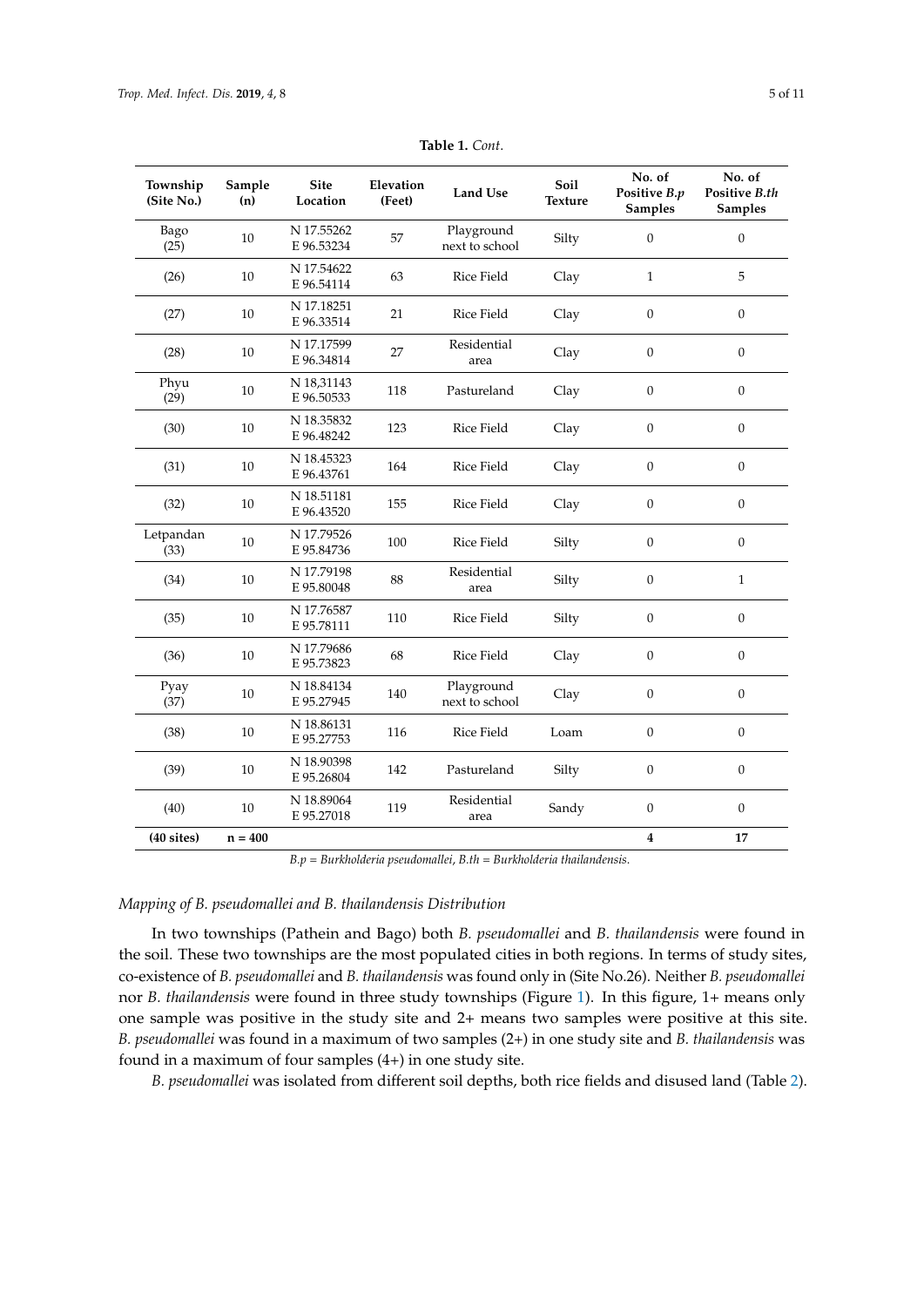<span id="page-5-1"></span><span id="page-5-0"></span>

**Table 2.** Distribution of *B. pseudomallei* by land use and soil depths.

Figure 1. Map of *B. pseudomallei* and *B. thailandensis* from soil sampling sites in Ayeyawaddy and<br>P Bago regions.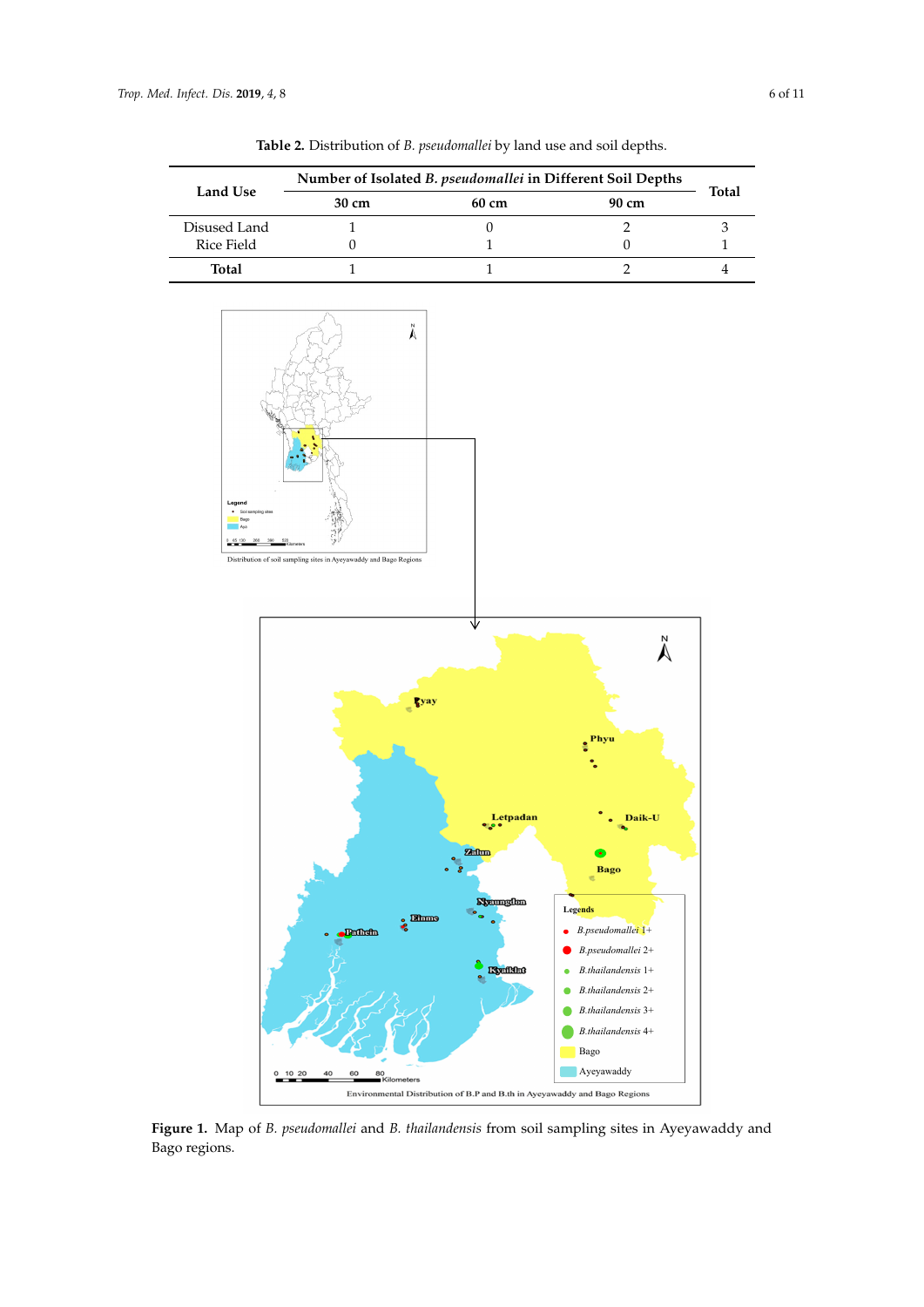#### **4. Discussion**

The aim of this study was to confirm the presence of *B. pseudomallei* in the soil in Myanmar and contribute to current knowledge regarding the geographical distribution of *B. pseudomallei* in soil. The results confirmed that the organism is still present in Myanmar in the rice-farming regions around Yangon and infection in humans is likely to be under-recognized, as in neighboring countries [\[18](#page-8-4)[,20](#page-8-5)[,22\]](#page-8-15). However, there are a number of limitations of this study. Although we found only a 1% (4/400) positivity rate, it is now recognized that the consensus culture method may have sub-optimal sensitivity in some areas [\[37\]](#page-9-3). Pooling specimens in an attempt to simplify the approach to environmental sampling was unsuccessful as we failed to detect *B. pseudomallei* from the pooled samples from all positive sites. Our study was conducted in the dry season, whereas melioidosis is more frequent during the rainy season [\[38,](#page-9-4)[39\]](#page-9-5). However, in some studies the frequency of bacterial isolation from the environment was higher in the dry season than the rainy season [\[40\]](#page-9-6). In the laboratory, *B. pseudomallei* grows in soil across a pH range of 5–8. Generally, soil is near neutral pH in the rainy season and slightly acidic in the dry season [\[39](#page-9-5)[,41\]](#page-9-7), but we were unable to measure soil pH in this study. Other factors such as land use and presence of animals in the sampling area have also been associated with soil positivity rates for *B. pseudomallei* [\[42\]](#page-9-8). Several studies have demonstrated that soil positivity and an increased risk of human melioidosis occur in flooding-prone areas [\[19](#page-8-3)[,21\]](#page-8-16). In recent years, heavy rain, flooding and cyclones have occurred regularly in Myanmar. The areas included in this study regularly experience flooding and cyclones, conditions which are likely to predispose to *B. pseudomallei* infection [\[43–](#page-9-9)[45\]](#page-9-10).

In this study, 3 of the 4 positive soil samples were collected from 2 residential areas and 1 pastureland. Domestic animals or livestock in human residential areas may contribute to the presence of the organism [\[19](#page-8-3)[,22,](#page-8-15)[40](#page-9-6)[,46\]](#page-9-11). In addition, both soil-positive residential areas were shaded by trees and the positive residential area in Pathein Township contained some banana plants. The pastureland was also covered with grass and was moist and contaminated with animal excreta in some areas. This meant that these soil samples were high in moisture even in the dry season. A soil survey in Laos found that moist rich soil was associated with *B. pseudomallei* isolation [\[18\]](#page-8-4). However, the other positive sample was from a rice field that was less moist compared with the culture- positive disused land. Unfortunately, we cannot prove any associations in this study because of the low positivity rate. Another possible explanation for the low positivity rate in rice fields is because chemicals or fertilizers may have impacted on the survival of *B. pseudomallei* [\[19,](#page-8-3)[22,](#page-8-15)[47,](#page-9-12)[48\]](#page-9-13). In this study we excluded rice fields with a history of extensive use of fertilizers or chemicals, but none of the fields were completely free of fertilizer use. Several reports have suggested that a wide range of environmental factors might influence the distribution of *B. pseudomallei* [\[49–](#page-9-14)[52\]](#page-10-0). Only gross soil texture and altitude were measured in this study. Ayeyawaddy and Bago regions are major paddy producing areas in Myanmar and most of the soil is clay or silty. Three of 4 positives were found in silty soils and 1 positive was from clay soil, but it is impossible to draw any conclusions regarding associations between soil textures and positivity rate because of the low positivity rate. Unfortunately, we were unable to measure other physical, biological and chemical characteristics of the soil in this study. The literature on this topic is contradictory, with some studies associating the presence of *B. pseudomallei* with acrisols or with salinity [\[38\]](#page-9-4). The positive soil isolates were detected at a range of altitudes between 48 to 63 feet, consistent with other environmental studies [\[18](#page-8-4)[,40\]](#page-9-6).

*B. pseudomallei* was isolated from different depths in this study. Two of four (50%) positives were found at 90 cm depth and the other two positives were found at 30 cm and 60 cm respectively. Previous studies have reported that *B. pseudomallei* could be found at depths ranging from the surface to 90 cm [\[38\]](#page-9-4), although the surface isolation rate is usually lower, perhaps related to the soil moisture or the activity of UV light [\[51](#page-10-1)[,53](#page-10-2)[–55\]](#page-10-3).

*B. thailandensis* is a non-pathogenic soil-dwelling bacterium which is genetically closely related to *B. pseudomallei.* In this study *B. thailandensis* was found in 17 out of 400 soil samples. Co-existence of *B. pseudomallei* and *B. thailandensis* was uncommon at the same sampling sites. Twelve of seventeen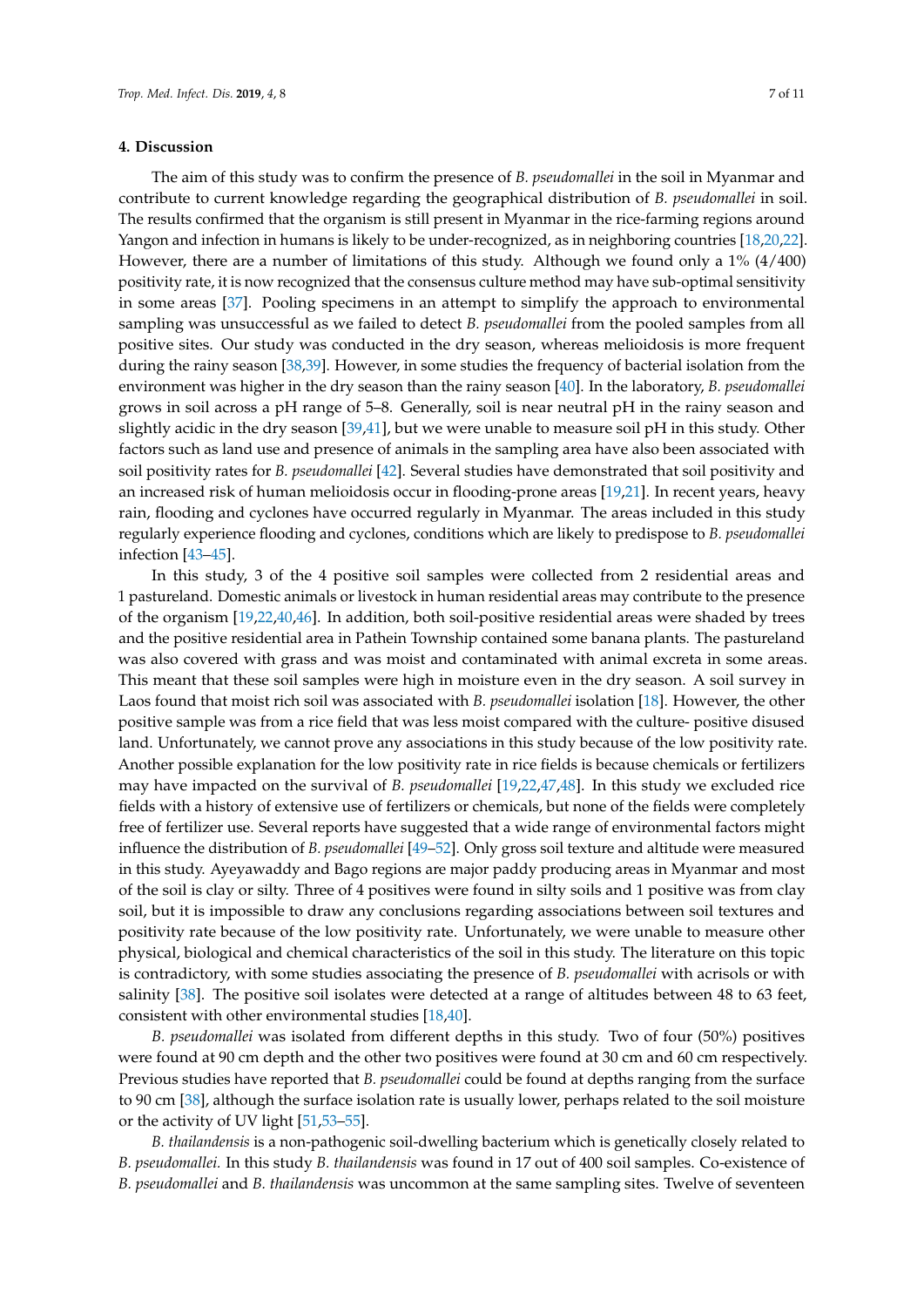*B. thailandensis*-positive samples were found at different study sites, but in several cases both *B. thailandensis* and *B. pseudomallei* were detected in the same site. This is consistent with findings from a Thai study [\[56\]](#page-10-4).

## **5. Conclusions**

In conclusion, this cross-sectional study has confirmed the presence of environmental *B. pseudomallei* in Myanmar indicating that the conditions are in place for melioidosis to be acquired in Myanmar. These results contribute to knowledge of the global distribution of *B. pseudomallei.* The detection of *B. pseudomallei* in environmental samples is highly method-dependent, and seasonal variation, geographical variation, physical and chemical properties of soil and farming techniques all probably influence its distribution. Further studies are needed to extend our understanding of the most important factors that impact on melioidosis risk in Myanmar.

### **Supplementary Materials:** Available online at [http://www.mdpi.com/2414-6366/4/1/8/s1.](http://www.mdpi.com/2414-6366/4/1/8/s1)

**Author Contributions:** Conceptualization, T.T.W. and K.K.S.; methodology, T.T.W., K.K.S. and E.A.A.; investigation, T.T.W., A.M.T. and Z.M.H.; data curation, T.T.W., A.M.T. and Z.M.H.; writing—original draft preparation, T.T.W. and K.M.T.; writing—review and editing, E.A.A. and D.A.B.D.; supervision, K.K.S., K.P.P. and K.M.T.; project administration, T.T.W. and K.M.T.

**Funding:** This research received no external funding.

**Acknowledgments:** Authors would like to extend their sincerest gratitude to Frank Smithuis and MOCRU for technical support, such as reagents used for experiments, and Arkar Cho, Aung Khant Min, Tin Myo Thein, Ye Min Thu, Pyae Phyo Aung and Phyo Wai Min for field sample collection and management.

**Conflicts of Interest:** The authors declare no conflicts of interest.

## **References**

- <span id="page-7-0"></span>1. White, N.J. Melioidosis. *Lancet* **2003**, *361*, 1715–1722. [\[CrossRef\]](http://dx.doi.org/10.1016/S0140-6736(03)13374-0)
- <span id="page-7-1"></span>2. Whitmore, A. An Account of a Glanders-like Disease occurring in Rangoon. *J. Hyg. (Lond.)* **1913**, *13*, 1–34. [\[CrossRef\]](http://dx.doi.org/10.1017/S0022172400005234) [\[PubMed\]](http://www.ncbi.nlm.nih.gov/pubmed/20474526)
- <span id="page-7-2"></span>3. Whitmore, A.; Krishnaswami, C.S. An account of the discovery of a hitherto undescribed infective disease occurring among the population of Rangoon. *Indian Med. Gaz.* **1912**, *47*, 262–267.
- <span id="page-7-3"></span>4. Krishnaswamy, C.S. Morphia injector's septicaemia. *Indian Med. Gaz.* **1917**, *52*, 296–299.
- <span id="page-7-4"></span>5. Batu, A.-T. Melioidosis—Discovered but Forgotten in Myanmar. *Myanmar J. Curr. Med. Pract.* **1997**, *1*, 98–100.
- 6. Aung, M.K.; Mar, T.T. Re-emergence of melioidosis in Myanmar. *Trans. R. Soc. Trop. Med. Hyg.* **2008**, *102* (Suppl. 1), S10–S11. [\[CrossRef\]](http://dx.doi.org/10.1016/S0035-9203(08)70004-X)
- 7. Aung, M.-K. Case report: (4) Melioidosis—A hidden disease in Myanmar. *Myanmar J. Curr. Med. Pract.* **2000**, *5*, 57–59.
- 8. Aung, M.-K. Indigenous isolates of *Burkholderia Pseudomallei* the causative agent of melioidosis. *Myanmar J. Curr. Med. Pract.* **2004**, *9*, 13–15.
- 9. Win, M.-M. A case of melioidosis from Yangon General Hospital. *Myanmar J. Curr. Med. Pract.* **2004**, *9*, 5–7.
- <span id="page-7-6"></span>10. Win, M.-M.; Hla, T.; Aung, W.-W.; Thu, H.-M.; Wah, T.-T.; Aye, K.-M.; Htwe, T.-T.; Htay, M.-T.; San, K.-K. The Environmental Study on Melioidosis in Agricultural Farms of Thanlyin and Hmawbi Townships. In *44th Myanmar Health Research Congress*; Ministry of Health: Yangon, Myanmar, 2016; p. 51.
- <span id="page-7-5"></span>11. Win, M.M.; Ashley, E.A.; Zin, K.-N.; Aung, M.-T.; Swe, M.-M.-M.; Ling, C.L.; Nosten, F.; Thein, W.M.; Zaw, N.N.; Aung, M.-Y.; et al. Melioidosis in Myanmar. *Trop. Med. Infect. Dis.* **2018**, *3*, 28. [\[CrossRef\]](http://dx.doi.org/10.3390/tropicalmed3010028)
- 12. Naing, S. Septicaemic Melioidosis in patient with Type 2 diabetes mellitus: Case Report. *Myanmar Med. J.* **2004**, *48*, 1–4.
- 13. Hlaing, S.-S. Isolation of *Burkholderia pseudomallei* form knee joint aspirate at Bahosi Medical Centre. *Myanmar J. Curr. Med. Pract.* **2008**, *13*, 30–32.
- 14. Min, T.-T.; Thin, K.-K.; New, K.M.; Aung, T.S. Burkholderia pseudomallei Isolates from Melioidosis Cases in Magway Region, Myanmar. In *41st Myanmar Health Research Congress*; Ministry of Health: Yangon, Myanmar, 2013; p. 21.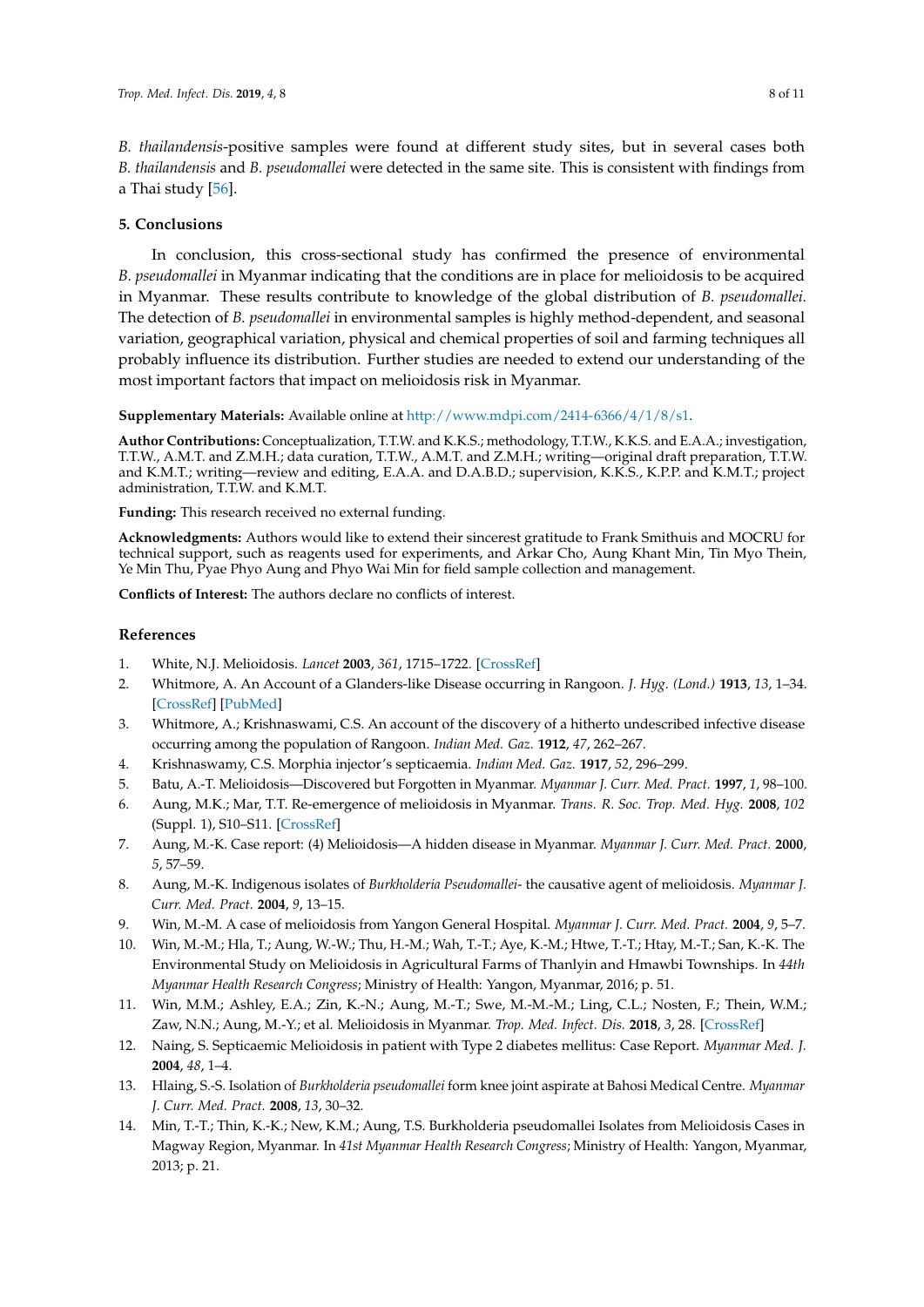- <span id="page-8-0"></span>15. Htun, Z.T.; Win, M.M.; Hla, T.; Myat, T.W.; Lin, N.; Wah, T.-T. Detection of *Burkholderia pseudomallei* in patients with suppurative infections atending the Yangon General Hospital and New Yangon General Hospital. *Myanmar Health Sci. Res. J.* **2013**, *25*, 114–119.
- <span id="page-8-1"></span>16. Limmathurotsakul, D.; Dance, D.A.; Wuthiekanun, V.; Kaestli, M.; Mayo, M.; Warner, J.; Wagner, D.M.; Tuanyok, A.; Wertheim, H.; Yoke, C.T.; et al. Systematic review and consensus guidelines for environmental sampling of *Burkholderia pseudomallei*. *PLoS Negl. Trop. Dis.* **2013**, *7*, e2105. [\[CrossRef\]](http://dx.doi.org/10.1371/journal.pntd.0002105) [\[PubMed\]](http://www.ncbi.nlm.nih.gov/pubmed/23556010)
- <span id="page-8-2"></span>17. James, G.L.; Delaney, B.; Ward, L.; Freeman, K.; Mayo, M.; Currie, B.J. Surprisingly low seroprevalence of *Burkholderia pseudomallei* in exposed healthy adults in the Darwin region of tropical Australia where melioidosis is highly endemic. *Clin. Vaccine Immunol.* **2013**, *20*, 759–760. [\[CrossRef\]](http://dx.doi.org/10.1128/CVI.00021-13) [\[PubMed\]](http://www.ncbi.nlm.nih.gov/pubmed/23536689)
- <span id="page-8-4"></span>18. Rattanavong, S.; Wuthiekanun, V.; Langla, S.; Amornchai, P.; Sirisouk, J.; Phetsouvanh, R.; Moore, C.E.; Peacock, S.J.; Buisson, Y.; Newton, P.N. Randomized soil survey of the distribution of *Burkholderia pseudomallei* in rice fields in Laos. *Appl. Environ. Microbiol.* **2011**, *77*, 532–536. [\[CrossRef\]](http://dx.doi.org/10.1128/AEM.01822-10) [\[PubMed\]](http://www.ncbi.nlm.nih.gov/pubmed/21075883)
- <span id="page-8-3"></span>19. Limmathurotsakul, D.; Wuthiekanun, V.; Chantratita, N.; Wongsuvan, G.; Amornchai, P.; Day, N.P.; Peacock, S.J. *Burkholderia pseudomallei* is spatially distributed in soil in northeast Thailand. *PLoS Negl. Trop. Dis.* **2010**, *4*, e694. [\[CrossRef\]](http://dx.doi.org/10.1371/journal.pntd.0000694)
- <span id="page-8-5"></span>20. Wuthiekanun, V.; Mayxay, M.; Chierakul, W.; Phetsouvanh, R.; Cheng, A.C.; White, N.J.; Day, N.P.; Peacock, S.J. Detection of *Burkholderia pseudomallei* in soil within the Lao People's Democratic Republic. *J. Clin. Microbiol.* **2005**, *43*, 923–924. [\[CrossRef\]](http://dx.doi.org/10.1128/JCM.43.2.923-924.2005)
- <span id="page-8-16"></span>21. Chen, Y.S.; Lin, H.H.; Mu, J.J.; Chiang, C.S.; Chen, C.H.; Buu, L.M.; Lin, Y.E.; Chen, Y.L. Distribution of melioidosis cases and viable *Burkholderia pseudomallei* in soil: Evidence for emerging melioidosis in Taiwan. *J. Clin. Microbiol.* **2010**, *48*, 1432–1434. [\[CrossRef\]](http://dx.doi.org/10.1128/JCM.01720-09)
- <span id="page-8-15"></span>22. Ribolzi, O.; Rochelle-Newall, E.; Dittrich, S.; Auda, Y.; Newton, P.N.; Rattanavong, S.; Knappik, M.; Soulileuth, B.; Sengtaheuanghoung, O.; Dance, D.A.; et al. Land use and soil type determine the presence of the pathogen *Burkholderia pseudomallei* in tropical rivers. *Environ. Sci. Pollut. Res. Int.* **2016**, *23*, 7828–7839. [\[CrossRef\]](http://dx.doi.org/10.1007/s11356-015-5943-z)
- <span id="page-8-6"></span>23. Chewapreecha, C.; Holden, M.T.; Vehkala, M.; Valimaki, N.; Yang, Z.; Harris, S.R.; Mather, A.E.; Tuanyok, A.; De Smet, B.; Le Hello, S.; et al. Global and regional dissemination and evolution of *Burkholderia pseudomallei*. *Nat. Microbiol.* **2017**, *2*, 16263. [\[CrossRef\]](http://dx.doi.org/10.1038/nmicrobiol.2016.263) [\[PubMed\]](http://www.ncbi.nlm.nih.gov/pubmed/28112723)
- <span id="page-8-7"></span>24. *Myanmar Population and Housing Census 2014*; Provisional Results; Department of Population, Ministry of Immigration and Population, Myanmar: Naypyidaw, Myanmar, 2014; p. 16.
- <span id="page-8-8"></span>25. Limmathurotsakul, D.; Kanoksil, M.; Wuthiekanun, V.; Kitphati, R.; de Stavola, B.; Day, N.P.; Peacock, S.J. Activities of daily living associated with acquisition of melioidosis in northeast Thailand: A matched case-control study. *PLoS Negl. Trop. Dis.* **2013**, *7*, e2072. [\[CrossRef\]](http://dx.doi.org/10.1371/journal.pntd.0002072) [\[PubMed\]](http://www.ncbi.nlm.nih.gov/pubmed/23437412)
- 26. Hassan, M.R.; Pani, S.P.; Peng, N.P.; Voralu, K.; Vijayalakshmi, N.; Mehanderkar, R.; Aziz, N.A.; Michael, E. Incidence, risk factors and clinical epidemiology of melioidosis: A complex socio-ecological emerging infectious disease in the Alor Setar region of Kedah, Malaysia. *BMC Infect. Dis.* **2010**, *10*, 302. [\[CrossRef\]](http://dx.doi.org/10.1186/1471-2334-10-302) [\[PubMed\]](http://www.ncbi.nlm.nih.gov/pubmed/20964837)
- <span id="page-8-9"></span>27. Schweizer, H.P.; Limmathurotsakul, D.; Peacock, S.J. New insights from the 7th World Melioidosis Congress 2013. *Emerg. Infect. Dis.* **2014**, *20*. [\[CrossRef\]](http://dx.doi.org/10.3201/eid2007.131737) [\[PubMed\]](http://www.ncbi.nlm.nih.gov/pubmed/24961743)
- <span id="page-8-10"></span>28. Wuthiekanun, V.; Langa, S.; Swaddiwudhipong, W.; Jedsadapanpong, W.; Kaengnet, Y.; Chierakul, W.; Day, N.P.; Peacock, S.J. Short report: Melioidosis in Myanmar: Forgotten but not gone? *Am. J. Trop. Med. Hyg.* **2006**, *75*, 945–946. [\[CrossRef\]](http://dx.doi.org/10.4269/ajtmh.2006.75.945) [\[PubMed\]](http://www.ncbi.nlm.nih.gov/pubmed/17123993)
- <span id="page-8-11"></span>29. Win, Z.Z.; Phokrai, P.; Aung, Z.; Zaw, T.; Burtnick, M.N.; Chantratita, N.; Brett, P.J.; Hlaing, T.M. Use of Rapid Enzyme-Linked Immunosorbent Assays for Serological Screening of Melioidosis in Myanmar. *Am. J. Trop. Med Hyg.* **2018**, *98*, 1300–1302. [\[CrossRef\]](http://dx.doi.org/10.4269/ajtmh.17-0791)
- <span id="page-8-12"></span>30. Ministry of Health; The Reoublic of the Union of Myanmar. *Health in Myanmar, 2016*; Ministry of Health: Naypyidaw, Myanmar, 1 April 2016.
- <span id="page-8-13"></span>31. Limmathurotsakul, D.; Wuthiekanun, V.; Amornchai, P.; Wongsuwan, G.; Day, N.P.; Peacock, S.J. Effectiveness of a simplified method for isolation of Burkholderia pseudomallei from soil. *Appl. Environ. Microbiol.* **2012**, *78*, 876–877. [\[CrossRef\]](http://dx.doi.org/10.1128/AEM.07039-11) [\[PubMed\]](http://www.ncbi.nlm.nih.gov/pubmed/22101048)
- <span id="page-8-14"></span>32. Paing, S.T. Burkholderia pseudomallei in soil from five Townships of Yangon Division. Master's Thesis, Defence Services Medical Academy, Yangon, Myanmar, 2009.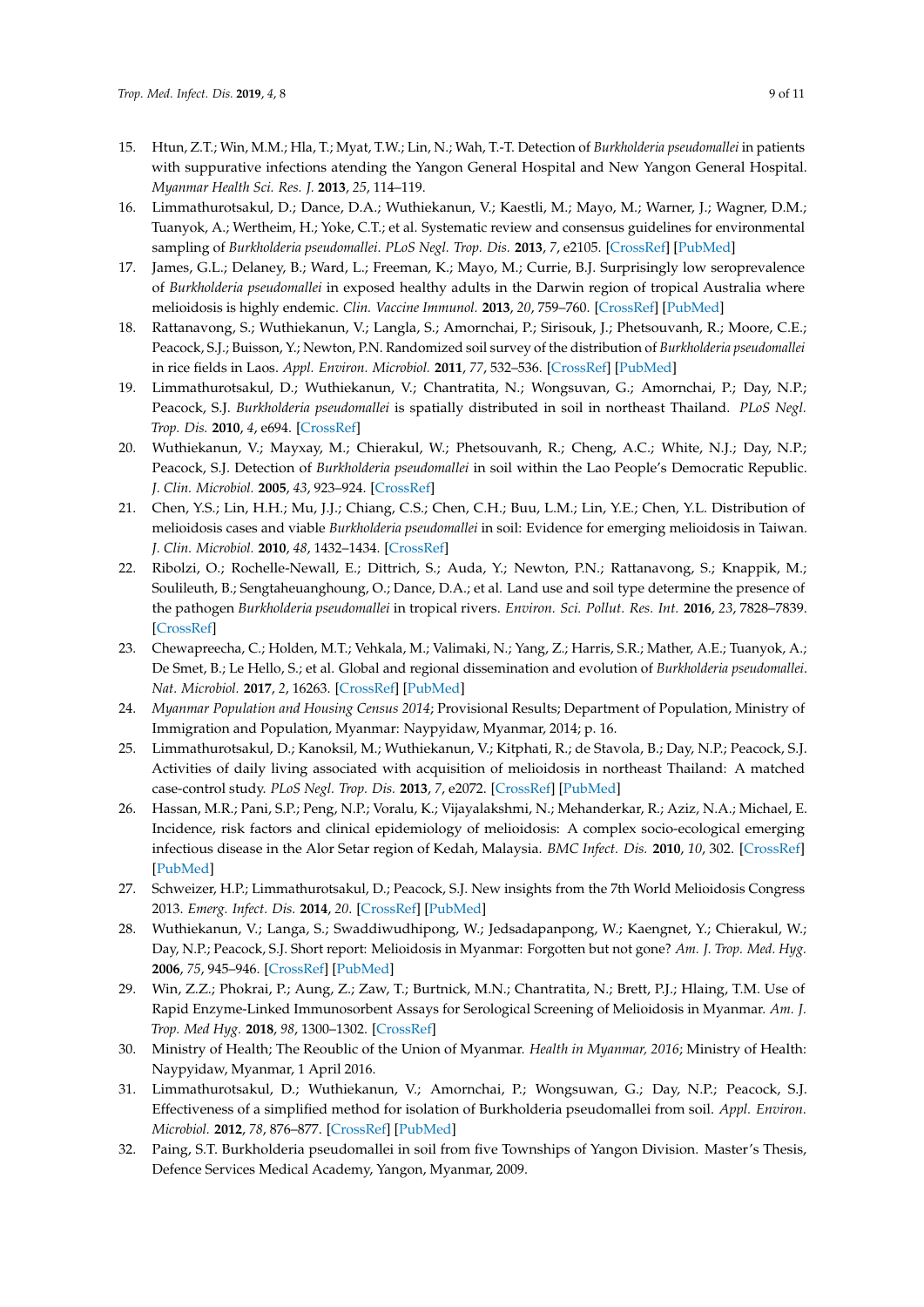- <span id="page-9-0"></span>33. Department of Meteorology and Hydrology (Myanmar). News. 1 September 2018. Available online: [https:](https://www.moezala.gov.mm/) [//www.moezala.gov.mm/](https://www.moezala.gov.mm/) (accessed on 5 September 2018).
- <span id="page-9-1"></span>34. Wuthiekanun, V.; Smith, M.D.; Dance, D.A.; Walsh, A.L.; Pitt, T.L.; White, N.J. Biochemical characteristics of clinical and environmental isolates of *Burkholderia pseudomallei*. *J. Med. Microbiol.* **1996**, *45*, 408–412. [\[CrossRef\]](http://dx.doi.org/10.1099/00222615-45-6-408) [\[PubMed\]](http://www.ncbi.nlm.nih.gov/pubmed/8958243)
- 35. Sim, B.M.; Chantratita, N.; Ooi, W.F.; Nandi, T.; Tewhey, R.; Wuthiekanun, V.; Thaipadungpanit, J.; Tumapa, S.; Ariyaratne, P.; Sung, W.K.; et al. Genomic acquisition of a capsular polysaccharide virulence cluster by non-pathogenic Burkholderia isolates. *Genome Biol.* **2010**, *11*, R89. [\[CrossRef\]](http://dx.doi.org/10.1186/gb-2010-11-8-r89)
- <span id="page-9-2"></span>36. Wuthiekanun, V.; Anuntagool, N.; White, N.J.; Sirisinha, S. Short report: A rapid method for the differentiation of *Burkholderia pseudomallei* and *Burkholderia thailandensis*. *Am. J. Trop. Med. Hyg.* **2002**, *66*, 759–761. [\[CrossRef\]](http://dx.doi.org/10.4269/ajtmh.2002.66.759)
- <span id="page-9-3"></span>37. Dance, D.A.; Knappik, M.; Dittrich, S.; Davong, V.; Silisouk, J.; Vongsouvath, M.; Rattanavong, S.; Pierret, A.; Newton, P.N.; Amornchai, P. Evaluation of consensus method for the culture of *Burkholderia pseudomallei* in soil samples from Laos. *Wellcome Open Res.* **2018**, *3*, 132. [\[CrossRef\]](http://dx.doi.org/10.12688/wellcomeopenres.14851.2) [\[PubMed\]](http://www.ncbi.nlm.nih.gov/pubmed/30569022)
- <span id="page-9-4"></span>38. Limmathurotsakul, D.; Golding, N.; Dance, D.A.; Messina, J.P.; Pigott, D.M.; Moyes, C.L.; Rolim, D.B.; Bertherat, E.; Day, N.P.; Peacock, S.J.; et al. Predicted global distribution of *Burkholderia pseudomallei* and burden of melioidosis. *Nat. Microbiol.* **2016**, *1*, 15008. [\[CrossRef\]](http://dx.doi.org/10.1038/nmicrobiol.2015.8) [\[PubMed\]](http://www.ncbi.nlm.nih.gov/pubmed/27571754)
- <span id="page-9-5"></span>39. Suebrasri, T.; Wang-ngarm, S.; Chareonsudjai, P.; Sermswan, R.W.; Chareonsudjai, S. Seasonal variation of soil environmental characteristics affect the presence of *Burkholderia pseudomallei* in Khon Kaen, Thailand. *Afr. J. Microbiol. Res.* **2013**, *7*, 1940–1945.
- <span id="page-9-6"></span>40. Rolim, D.B.; Rocha, M.F.; Brilhante, R.S.; Cordeiro, R.A.; Leitao, N.P., Jr.; Inglis, T.J.; Sidrim, J.J. Environmental isolates of *Burkholderia pseudomallei* in Ceara State, northeastern Brazil. *Appl. Environ. Microbiol.* **2009**, *75*, 1215–1218. [\[CrossRef\]](http://dx.doi.org/10.1128/AEM.01953-08) [\[PubMed\]](http://www.ncbi.nlm.nih.gov/pubmed/19098219)
- <span id="page-9-7"></span>41. Palasatien, S.; Lertsirivorakul, R.; Royros, P.; Wongratanacheewin, S.; Sermswan, R.W. Soil physicochemical properties related to the presence of *Burkholderia pseudomallei*. *Trans. R. Soc. Trop. Med. Hyg.* **2008**, *102* (Suppl. 1), S5–S9. [\[CrossRef\]](http://dx.doi.org/10.1016/S0035-9203(08)70003-8)
- <span id="page-9-8"></span>42. Kaestli, M.; Mayo, M.; Harrington, G.; Ward, L.; Watt, F.; Hill, J.V.; Cheng, A.C.; Currie, B.J. Landscape changes influence the occurrence of the melioidosis bacterium *Burkholderia pseudomallei* in soil in northern Australia. *PLoS Negl. Trop. Dis.* **2009**, *3*, e364. [\[CrossRef\]](http://dx.doi.org/10.1371/journal.pntd.0000364) [\[PubMed\]](http://www.ncbi.nlm.nih.gov/pubmed/19156200)
- <span id="page-9-9"></span>43. Bulterys, P.L.; Bulterys, M.A.; Phommasone, K.; Luangraj, M.; Mayxay, M.; Kloprogge, S.; Miliya, T.; Vongsouvath, M.; Newton, P.N.; Phetsouvanh, R.; et al. Climatic drivers of melioidosis in Laos and Cambodia: A 16-year case series analysis. *Lancet Planet. Health* **2018**, *2*, e334–e343. [\[CrossRef\]](http://dx.doi.org/10.1016/S2542-5196(18)30172-4)
- 44. Chierakul, W.; Winothai, W.; Wattanawaitunechai, C.; Wuthiekanun, V.; Rugtaengan, T.; Rattanalertnavee, J.; Jitpratoom, P.; Chaowagul, W.; Singhasivanon, P.; White, N.J.; et al. Melioidosis in 6 tsunami survivors in southern Thailand. *Clin. Infect. Dis.* **2005**, *41*, 982–990. [\[CrossRef\]](http://dx.doi.org/10.1086/432942) [\[PubMed\]](http://www.ncbi.nlm.nih.gov/pubmed/16142663)
- <span id="page-9-10"></span>45. Zimmermann, R.E.; Ribolzi, O.; Pierret, A.; Rattanavong, S.; Robinson, M.T.; Newton, P.N.; Davong, V.; Auda, Y.; Zopfi, J.; Dance, D.A.B. Rivers as carriers and potential sentinels for *Burkholderia pseudomallei* in Laos. *Sci. Rep.* **2018**, *8*, 8674. [\[CrossRef\]](http://dx.doi.org/10.1038/s41598-018-26684-y) [\[PubMed\]](http://www.ncbi.nlm.nih.gov/pubmed/29875361)
- <span id="page-9-11"></span>46. Hantrakun, V.; Rongkard, P.; Oyuchua, M.; Amornchai, P.; Lim, C.; Wuthiekanun, V.; Day, N.P.; Peacock, S.J.; Limmathurotsakul, D. Soil Nutrient Depletion Is Associated with the Presence of *Burkholderia pseudomallei*. *Appl. Environ. Microbiol.* **2016**, *82*, 7086–7092. [\[CrossRef\]](http://dx.doi.org/10.1128/AEM.02538-16)
- <span id="page-9-12"></span>47. Musa, H.I.; Hassan, L.; Shamsuddin, Z.H.; Panchadcharam, C.; Zakaria, Z.; Abdul, A.S. Physicochemical Properties Influencing Presence of *Burkholderia pseudomallei* in Soil from Small Ruminant Farms in Peninsular Malaysia. *PLoS ONE* **2016**, *11*, e0162348. [\[CrossRef\]](http://dx.doi.org/10.1371/journal.pone.0162348) [\[PubMed\]](http://www.ncbi.nlm.nih.gov/pubmed/27635652)
- <span id="page-9-13"></span>48. Kaestli, M.; Harrington, G.; Mayo, M.; Chatfield, M.D.; Harrington, I.; Hill, A.; Munksgaard, N.; Gibb, K.; Currie, B.J. What drives the occurrence of the melioidosis bacterium *Burkholderia pseudomallei* in domestic gardens? *PLoS Negl. Trop. Dis.* **2015**, *9*, e0003635. [\[CrossRef\]](http://dx.doi.org/10.1371/journal.pntd.0003635) [\[PubMed\]](http://www.ncbi.nlm.nih.gov/pubmed/25803046)
- <span id="page-9-14"></span>49. Wiersinga, W.J.; Birnie, E.; Weehuizen, T.A.; Alabi, A.S.; Huson, M.A.; Huis in't Veld, R.A.; Mabala, H.K.; Adzoda, G.K.; Raczynski-Henk, Y.; Esen, M.; et al. Clinical, environmental, and serologic surveillance studies of melioidosis in Gabon, 2012–2013. *Emerg. Infect. Dis.* **2015**, *21*, 40–47. [\[CrossRef\]](http://dx.doi.org/10.3201/eid2101.140762) [\[PubMed\]](http://www.ncbi.nlm.nih.gov/pubmed/25530077)
- 50. Paksanont, S.; Sintiprungrat, K.; Yimthin, T.; Pumirat, P.; Peacock, S.J.; Chantratita, N. Effect of temperature on *Burkholderia pseudomallei* growth, proteomic changes, motility and resistance to stress environments. *Sci. Rep.* **2018**, *8*, 9167. [\[CrossRef\]](http://dx.doi.org/10.1038/s41598-018-27356-7) [\[PubMed\]](http://www.ncbi.nlm.nih.gov/pubmed/29907803)